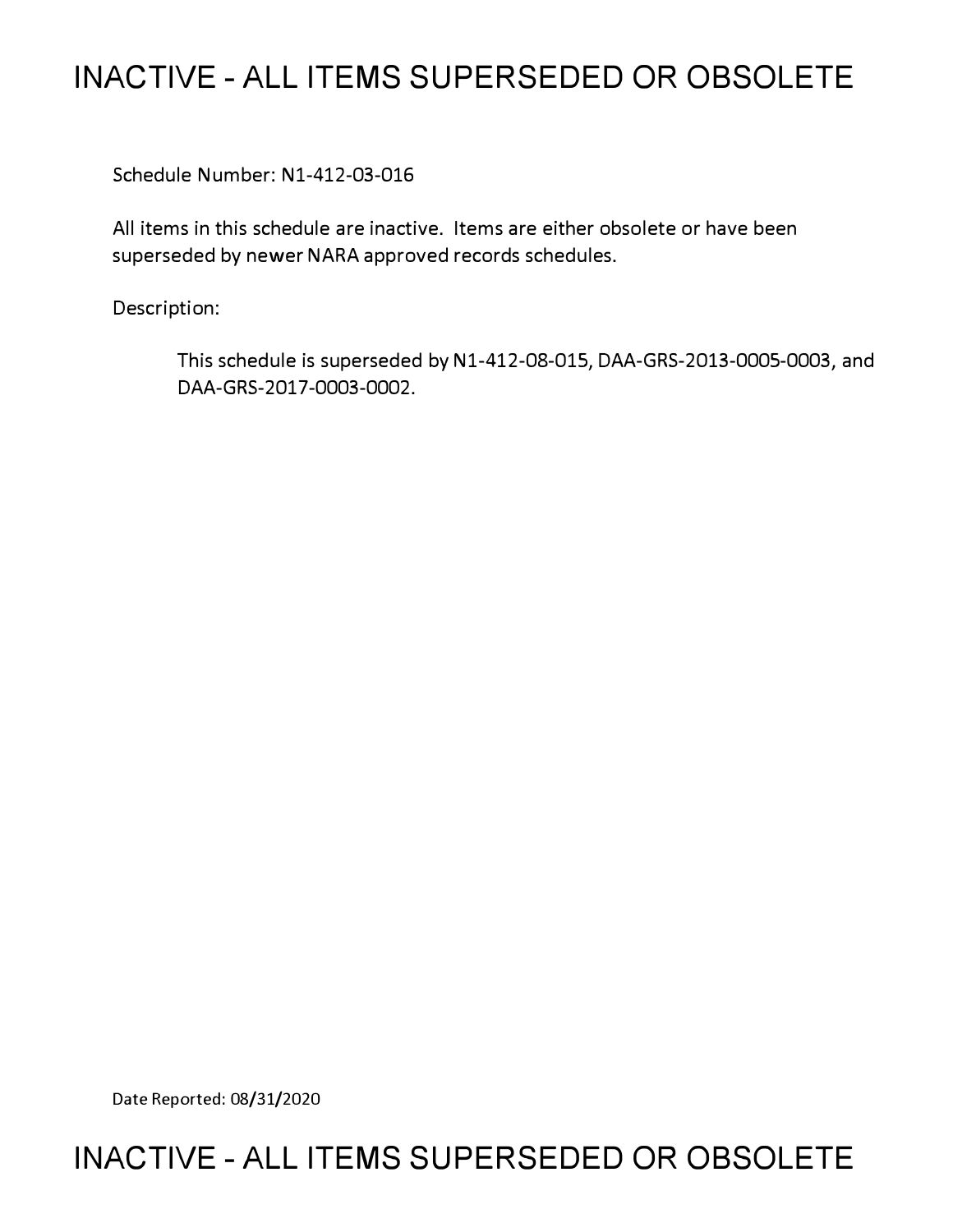NWML **REQUEST FOR RECORDS DISPOSITION AUTHORITY FIGURE AVE BLANK (NARA use only)** *(See Instructions on reverse)*<br>CHIVES and RECORDS ADMINISTRATION (NIR) DATE RECEIVED **TO:** NATIONAL ARCHIVES and RECORDS ADMINISTRATION (NIR) 2003 WASHINGTON, DC 20408 1. FROM (Agency or establishment) NOTIFICATION TO AGENCY Environmental Protection Agency 2. MAJOR SUBDIVISION<br>
Office of Environmental Information<br>
Office of Environmental Information Office of Environmental Information 2001 and 2008 3. MINOR SUBDIVISION<br>  $\begin{bmatrix} 3.0 \end{bmatrix}$  ,  $\begin{bmatrix} 0 & 1 \end{bmatrix}$  ,  $\begin{bmatrix} 0 & 0 \end{bmatrix}$  ,  $\begin{bmatrix} 0 & 1 \end{bmatrix}$  ,  $\begin{bmatrix} 0 & 1 \end{bmatrix}$  ,  $\begin{bmatrix} 0 & 1 \end{bmatrix}$  ,  $\begin{bmatrix} 0 & 1 \end{bmatrix}$  ,  $\begin{bmatrix} 0 & 1 \end{bmatrix}$  ,  $\begin{bmatrix} 0 & 1 \end{bmatrix}$  ,  $\begin$ U.S.C. 3303a the disposition request, Collection Strategies Division including amendments, is approved except ARCHAVIST OF THE LANITED 4. NAME OF PERSON WITH WHOM TO CONFER 5. TELEPHONE DATE Chris O'Donnell 202-566-1669  $3 - 04$ 6. AGENCY CERTIFICATION I hereby certify that I am authorized to act for this agency in matters pertaining to the disposition of its records and that the records proposed for disposal on the attached  $\frac{1}{2}$  page(s) are not now needed for the business of this agency or will not be needed after the retention periods specified; and that written concurrence from the General Accounting Office, under the provisions of Title 8 of the GAO Manual for Guidance of Federal is not required; is attached; or **has been requested.** SIGNATURGOF AGENCY REP RESENTATIVE **TITLE** 2603 for Lamont Barbor Und Agency Records Officer  $7.$  9. GRS OR 10. ACTION ITEM | 8. DESCRIPTION OF ITEM AND PROPOSED DISPOSITION | SUPERSEDED | TAKEN (NARA<br>NO. | USE ONLY) NO.  $\begin{bmatrix} 0 & 1 \end{bmatrix}$  USE ONLY) See attached U.S. EPA 079 - Facility Registry System (FRS)

NSN 7540-00-634-4064 STANDARD FORM 115-109

PREVIOUS EDITION NOT USABLE

Agencies,

**DATE**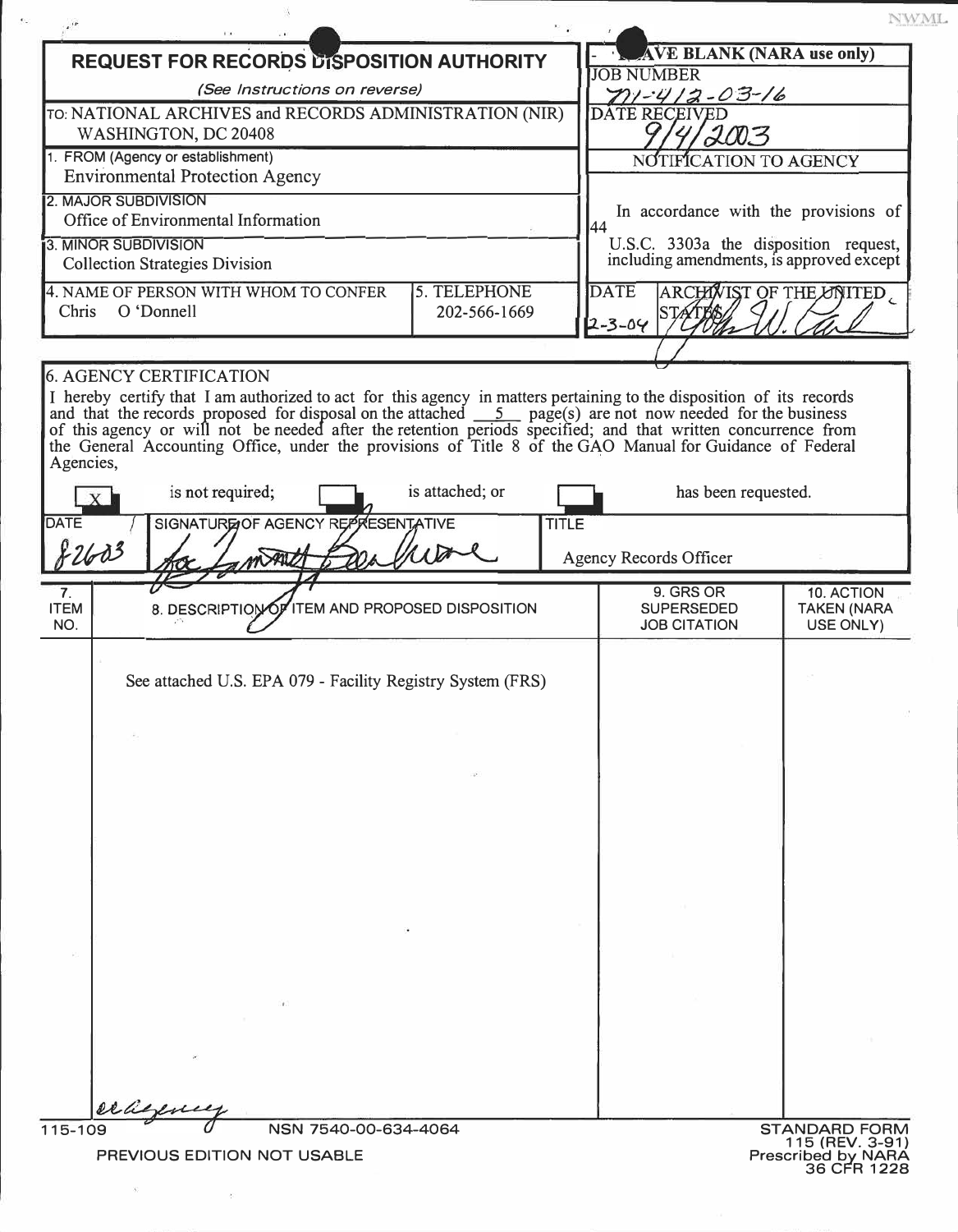# **EPA Records Schedule 079**

**Status:** Final, 02/12/2007

**Title:** Facility Registry System (FRS)

**Program:** Environmental Information

**Applicability:** Agency-wide

**Function:** 404-142-02 - Data Collection

#### **NARA Disposal Authority:**

This schedule authorizes the disposition of the record copy in any media (media neutral), excluding any records already in electronic form. Records designated for permanent retention must be transferred to the National Archives in accordance with NARA standards at the time of transfer.

• N<sub>1</sub>-412-03-16

#### **Description:**

The Facility Registry System (FRS) is the central authoritative resource for facility identification information. The FRS creates a single, integrated set of facility identification information for each facility by assigning a facility registry identifier (FRI) to uniquely identify each facihty. The FRS provides links to environmental data residing in other EPA systems (e.g., Permit Compliance System).

The FRS is currently being implemented in stages and replaces the Facilities Index System (FINDS).

#### **Disposition Instructions:**

**Item a:** Electronic software program

- **Disposable**
- Delete when discontinued or when superseded by routine software updates.

#### **Item b:** Input

- **Disposable**
- Follow instructions for EPA 171 Input and Source Records.

#### Item c: Electronic data

- **Disposable**
- Keep individual records up to 3 years after completion of action, then delete when no longer needed.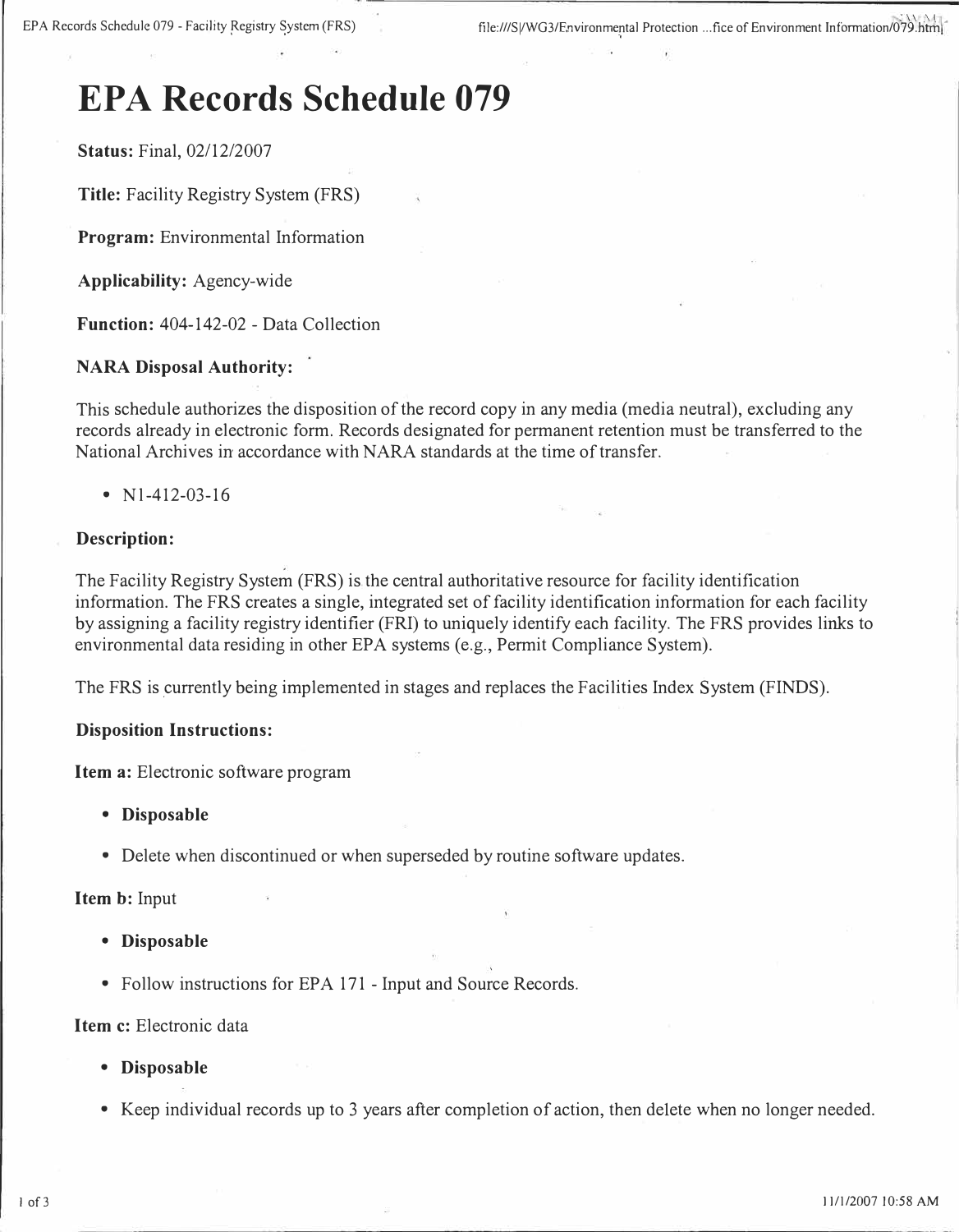**Item d: Output and reports** 

- **Varies**
- **File with related records and follow instructions for the related records.**

**Item e: Supporting documentation** 

- **Disposable**
- **Destroy when superseded or obsolete.**

#### **Guidance:**

**The Collection Strategies Division of the Office of Environmental Information is responsible for implementing the disposition for items a, c, and e. The offices responsible for the individual related systems (e.g., Permit Compliance System), are responsible for the disposition of their data in accordance with their specific schedules:** 

- **EPA 050 - Comprehensive Environmental Response, Compensation, and Liability Information System (CERCLIS)**
- **EPA 058 - Federal Facility Information System (FFIS)**
- **EPA 251 - Biennial Reporting System (BRS)**
- **EPA 252 - Resource Conservation and Recovery Information System (RCRIS)**
- **EPA 413 - Safe Drinking Water Information System (SDWIS)**
- **EPA 419 - Permit Compliance System (PCS)**
- **EPA 496 - Aerometric Information Retrieval System (AIRS)**

#### **Reasons for Disposition:**

**FRS is the key component of EPA's Information Integration Initiative (1-3) and supports the Agency's data exchange network. It helps eliminate redundant reporting because cross-media programs can refer to this authoritative source for facility identification information.** 

#### **Custodians:**

**Office of Environmental Information, Collection Strategies Division** 

- **Contact: Pat Garvey**
- **Telephone: 202-566-1687**

#### **Related Schedules:**

**EPA 050, EPA 058, EPA 171, EPA 251, EPA 252, EPA 413, EPA 419, EPA 496** 

#### **Previous NARA Disposal Authority:**

**Entry: 11/16/2001** 

**EPA Approval: 08/26/2003**